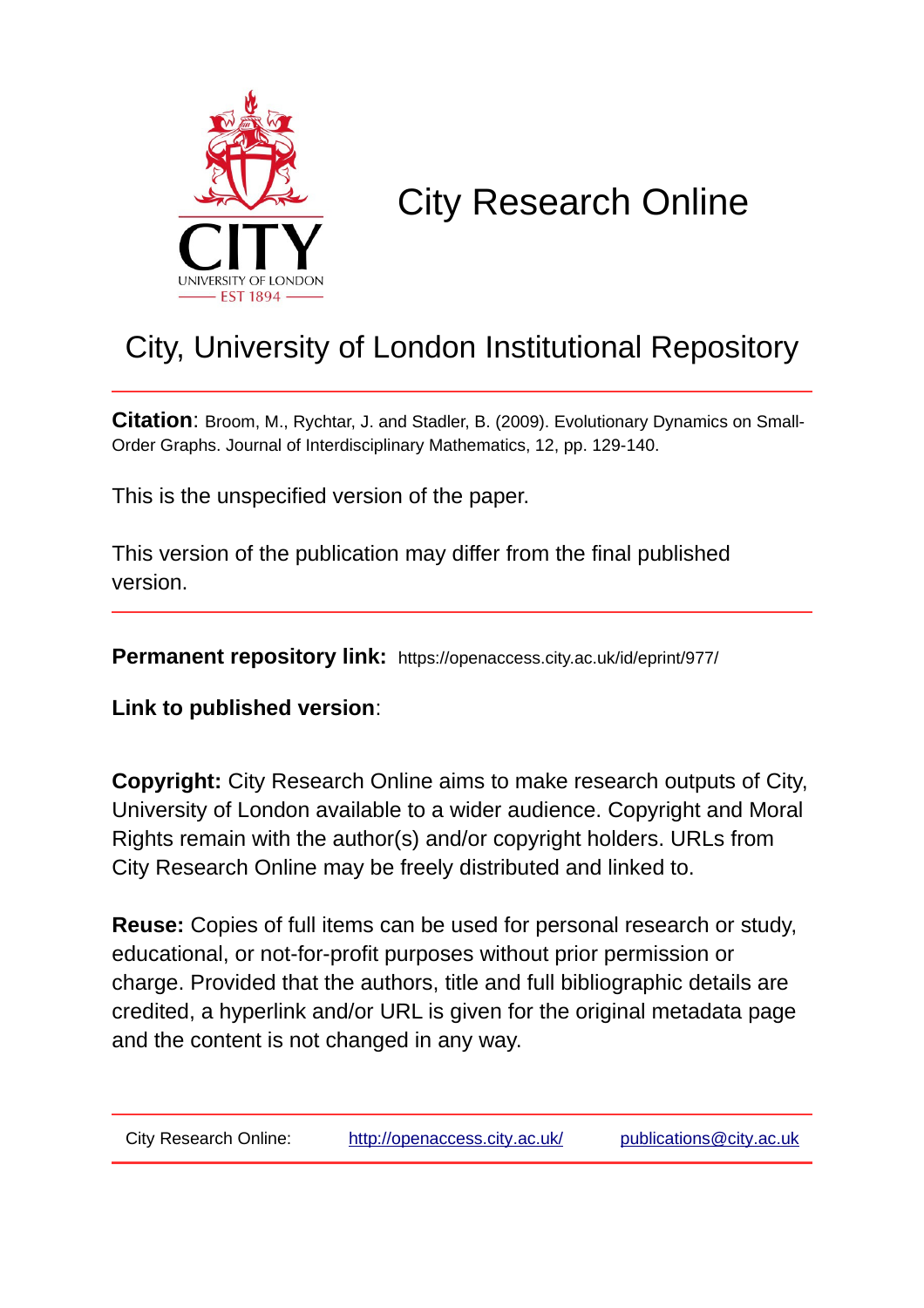# EVOLUTIONARY DYNAMICS ON SMALL-ORDER GRAPHS

M. BROOM, J. RYCHTÁŘ, AND B. STADLER

ABSTRACT. We study the stochastic birth-death model for structured finite populations popularized by Lieberman et al. [Lieberman, E., Hauert, C., Nowak, M.A., 2005. Evolutionary dynamics on graphs. Nature 433, 312-316]. We consider all possible connected undirected graphs of orders three through eight. For each graph, using the Monte Carlo Markov Chain simulations, we determine the fixation probability of a mutant introduced at every possible vertex. We show that the fixation probability depends on the vertex and on the graph. A randomly placed mutant has the highest chances of fixation in a star graph, closely followed by star-like graphs. The fixation probability was lowest for regular and almost regular graphs. We also find that within a fixed graph, the fixation probability of a mutant has a negative correlation with the degree of the starting vertex.

# 1. INTRODUCTION

Evolutionary dynamics has been traditionally studied in infinite homogenous [13] or infinite spatial [6] populations. Recently, the dynamics was extended to finite populations and studied in [21]. The dynamics in finite and spatially structured populations (i.e. graphs) was popularized in [10], see also [7, 16]; other important work on this subject can be found in [8, 17, 2].

The present study tries to find answers to the following questions.

- 1) What is the chance that a mutant (information, computer virus, or disease) spreads through the graph and reaches every vertex (in other words, fixates in the graph)?
- 2) Are certain graphs significantly better (increase fixation probability) or worse (decrease fixation probability) than others?
- 3) Within one graph, how does the chance of fixation depend on the starting position of a mutant?

For regular graphs (a graph is regular if all of its vertices have the same degree), [10] provided answers to questions one and three. First of all, they implicitly showed that, in regular graphs, the chances of fixation does not depend on the starting position of a mutant. Second, they calculated that the fixation probability for a mutant in a regular graph with  $N$  vertices is given by

$$
\frac{1 - 1/r}{1 - 1/r^N}.
$$

They also found that certain directed graphs (namely superstars) significantly increase the fixation probability and that directed linear graphs significantly decrease

Key words and phrases. evolutionary dynamics, fixation probability, heterogeneous graphs, star graphs.

The research was supported by the NSF grant 0634182 and the EPSRC grant EP/E043402/1.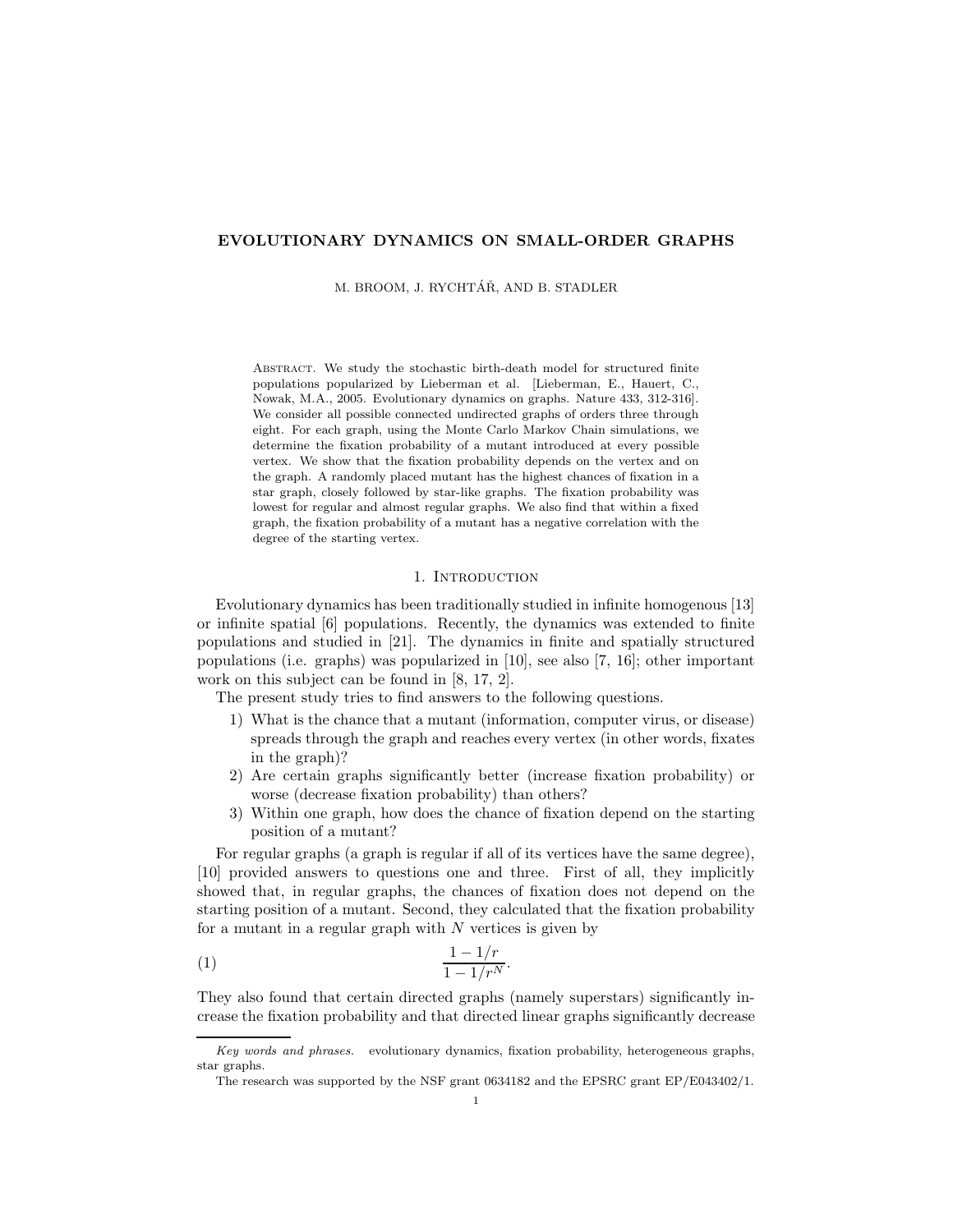the fixation probability of advantageous mutants. They also introduced a notion of a selection amplifier. A graph is said to have an *amplification factor*  $k$  if an average fixation probability of a mutant in that graph is given by

$$
\frac{1 - 1/r^k}{1 - 1/r^{kN}}.
$$

In other words, the graph with amplification factor  $k$  amplifies the fitness advantage of a mutant from  $r$  to  $r^k$ .

One of the major drawbacks of [10] is that many naturally occurring graphs are not regular. Therefore, in [19] we have studied the dynamics on small-world networks. A small-world network is a random graph where most vertices are not neighbors to each other, yet the majority of vertices can be reached from any other vertex in a relatively short path through the graph, [23]. Social networks, the Internet and national power grids all exhibit the characteristics of small-world networks, [22, 23].

For any graph with a vertex of degree at least three (i.e. any graph that is not a line or a circle), the rules of the evolutionary dynamics introduced in section 2 lead to the system (4) that has of the order  $2^N$  linear equations; the number  $2^N$ can be reduced by considering inner symmetries of the graph (see [4] for details), yet in most cases the reduction is not significant. Consequently, the only attempts for analytical solutions of the system  $(4)$  are in  $[10]$  (for regular graphs),  $[5]$  (for  $r \approx 1, r \approx 0, r \approx \infty$ ), and [4] (for linear graphs and star graphs). In [1] the authors provide an analytical method of approximation of the solution and they also show that the fixation probability of a mutant that starts at a vertex of degree  $k$  is proportional to  $1/k$  (the later result is improved in [5]).

In this paper we retreat to numerical simulations of the dynamics by the Monte Carlo Markov Chain method. Since the small-world networks are typically large graphs and simulations of the dynamics on such graphs would take too long, for this paper we restricted ourselves to small graphs of orders three to eight. We find that the fixation probability of randomly placed advantageous mutants is maximal in star and star-like graphs (a star is a graph where all vertices but one have degree of one and are attached to one central vertex, see Figure 1). The fixation probability of randomly placed mutants in any graph is at least as high as given by formula (1) for regular graphs. We found that any heterogeneity in the graph generally increases the chances of advantageous mutants. We also confirm the result from [1] and [5] that it is best for a mutant to start at the vertex with the least possible number of neighbors. Moreover, we demonstrate that the notion of the amplification factor introduced in [10] may not be the right notion for a graph since it changes not only with the graph but also with the mutant fitness  $r$ .

## 2. Evolutionary dynamics on graphs

Let  $G = (V, E)$  be an undirected graph, V be the set of vertices and E the set of edges. We assume all graphs are simple, i.e. no vertex is connected to itself and there are no parallel edges. The dynamics introduced in [10] is a discrete-time Markov chain. At the beginning, a vertex is chosen and replaced by a mutant with fitness  $r$ , all remaining vertices having fitness 1. At every next step, the population is updated based on the following rules.

a) a base vertex is selected proportionally to its fitness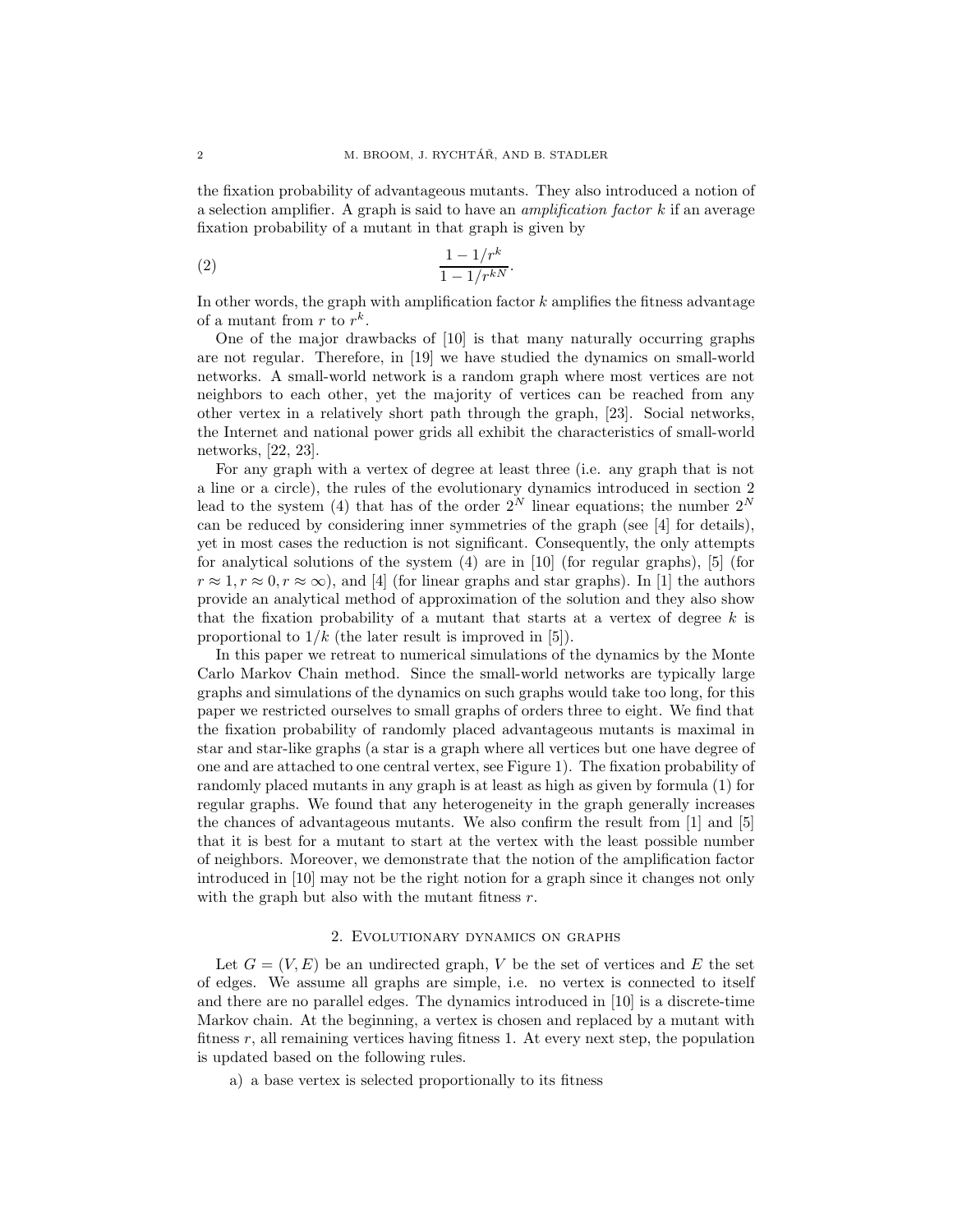b) a neighbor of the base vertex is selected at random

c) the base vertex places its offspring into the selected neighboring vertex.

Let  $f_i$  denote the fitness of an individual  $i \in V$ ;  $f_i \in \{1, r\}$ , where  $f_i = r$  means that the individual is a mutant. An individual at  $i$  is selected for reproduction with probability

(3) 
$$
s_i = \frac{f_i}{\sum_{v \in V} f_v}.
$$

The graph structure is represented by a matrix  $W = (w_{ij})$ , where  $w_{ij}$  is the probability of replacing a vertex j by a copy of a vertex i, provided vertex i was selected for reproduction,

$$
w_{ij} = \begin{cases} \frac{1}{e_i}, & \text{if } i \text{ and } j \text{ are connected,} \\ 0, & \text{otherwise,} \end{cases}
$$

where  $e_i$  is the number of edges incident to the vertex *i*.

Let  $P_C$  denote the probability of mutant fixation given mutants currently inhabit a set  $C \subset V$ . The rules of the dynamics yield (see [10]),

(4) 
$$
P_C = \frac{\sum_{i \in C} \sum_{j \notin C} rw_{ij}P_{C \cup \{j\}} + w_{ji}P_{C \setminus \{i\}}}{\sum_{i \in C} \sum_{j \notin C} rw_{ij} + w_{ji}}
$$

with  $P_{\emptyset} = 0$  and  $P_V = 1$ .

For any graph that is not a line or a circle the system (4) has of the order of  $2^{|V|}$ linear equations, [4]. It was also shown in [4] that, after considering the symmetries, the system (4) consists of |V| (for a circle),  $2|V| + 1$  (for a star) and  $|V|^2/4$  (for a line) equations.

#### 3. METHODS

3.1. Graph creation. We considered all undirected connected graphs of orders three through eight. The graphs were created using a program called geng obtained from [12]. This program allowed us to create all possible non-isomorphic graphs of a given order. For each order, graph representations were stored in the graph6 format, an ASCII style format explained in [11].

We have verified that we generated all possible graphs by checking the graph counts. The numbers of all undirected connected graphs of a given order was found in [3, 18, 20], see Table 1.

3.2. Algorithm for evolutionary dynamics and its implementation. Here we describe the algorithm we used to simulate the evolutionary dynamics as well as the implementation of it. It is a modification of what was used in [19]. The input of the algorithm is a graph  $G = (V, E)$ , a starting vertex  $v \in V$ , and a mutant fitness value  $r$ . One run of the simulation is described as follows:

**place** a mutant with a fitness r into the vertex  $v \in V$ while (not (graph fully mutated or without mutants))  $\bf{d}$ select (a base vertex for reproduction) **find** (all neighboring vertices of base vertex)

select (a *neighboring* vertex to be replaced)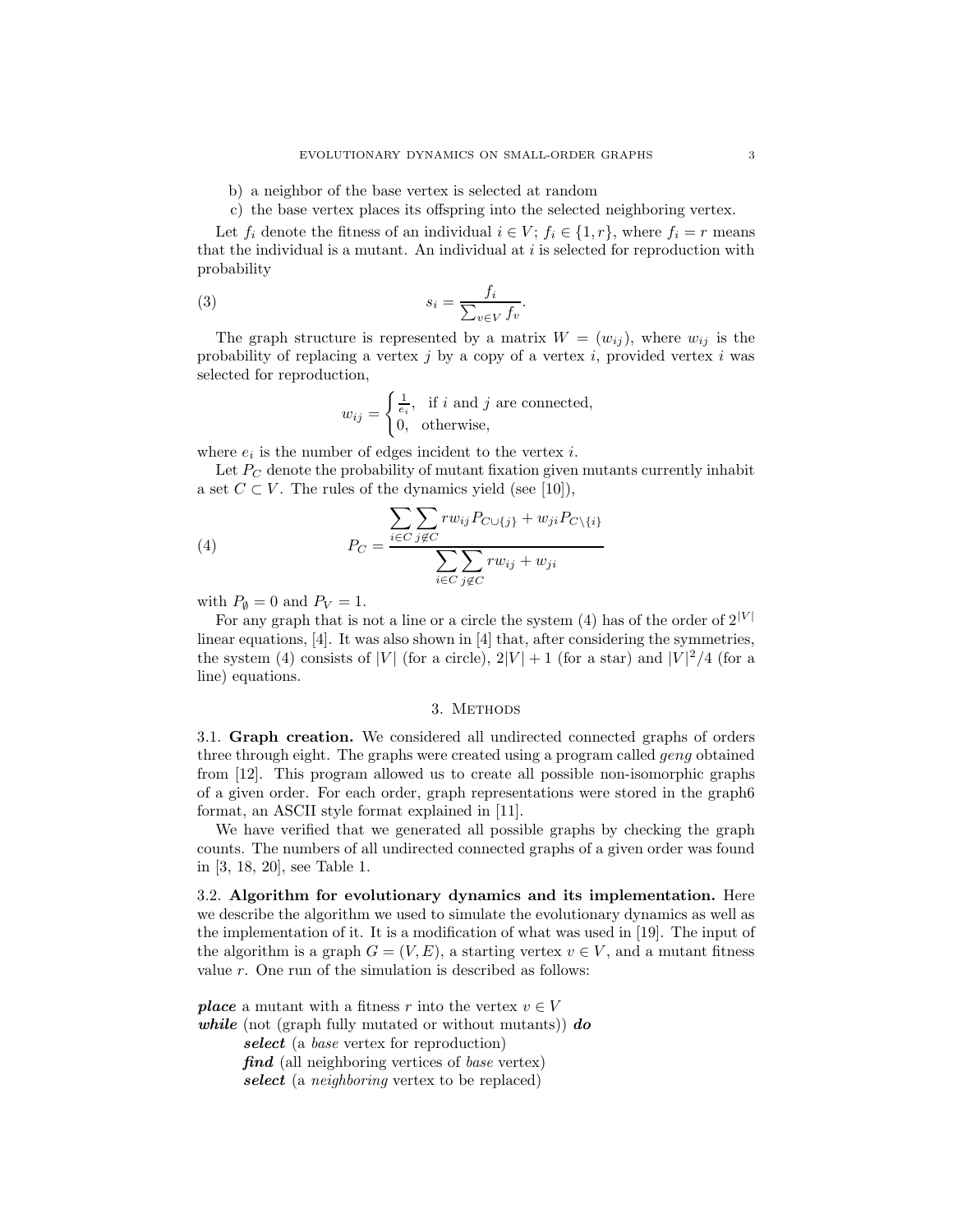| order | number of graphs |
|-------|------------------|
| 3     | 2                |
| 4     | 6                |
| 5     | 21               |
| 6     | 112              |
| 7     | 853              |
| 8     | 11,117           |
| 9     | 261,080          |
| 10    | 11,716,571       |
| 11    | 1,006,700,565    |

TABLE 1. The number of connected undirected graphs of a given order, [3, 18, 20].

replace (neighboring vertex by offspring of base vertex)

end

 $C++$  was chosen as the language to handle the simulation. It was primarily chosen due to available C++ libraries from http://www.boost.org. Below are the specific libraries used in development of the program:

- Boost graph libraries,
- the read graphviz function was used to construct a graph based on an input from the file in the AT&T Graphviz format,
- Boost random libraries the mt19937 Mersenne twister generator was used for all random number generation. The Boost non-deterministic random generator was used to seed the mt19937 generator. Note, this non-deterministic generator only works on Linux and Unix like machines.

The graph6 format created by program *geng* was incompatible with the AT&T Graphviz format needed by our  $C_{++}$  program. We thus used NetworkX, a Python package designed for the study of and creation of graphs, to convert the graph6 format to the Graphviz format. As the Python script converted and created an individual Graphviz file for each graph, it also created and numbered a graphical representation of each graph using the matplotlib Python libraries, available at http://matplotlib.sourceforge.net.

3.3. Tests in numbers. For each graph and each vertex of the graph, we tested five different mutant fitness values,  $r \in \{1, 1.1, 1.5, 2, 10\}$ . We tested fitness  $r = 1$ because for this fitness value theoretical results were known from [5] and we wanted to make sure our simulation ran correctly. In total, for all graphs of orders 3 through 8, there were 95,714 vertices tested. Overall there were 478,570 tests performed. Each test consisted of  $10^5$  runs of our main simulation. At the end of each such run, the graph either was fully mutated or there were no mutants at all. We counted how many times the graph mutated and it yielded the fixation probability of a mutant of a given fitness r introduced into a specific vertex  $v$  of a given graph  $G$ .

We have chosen to run the simulation  $10<sup>5</sup>$  times after we have performed several pilot simulations with  $10^6$  runs and determined that after  $10^5$  the estimate for fixation probability changed by less than  $10^{-3}$ . As a matter of fact, since we have analytical results for  $r = 1$  for any graph (from [5]) and for stars and lines for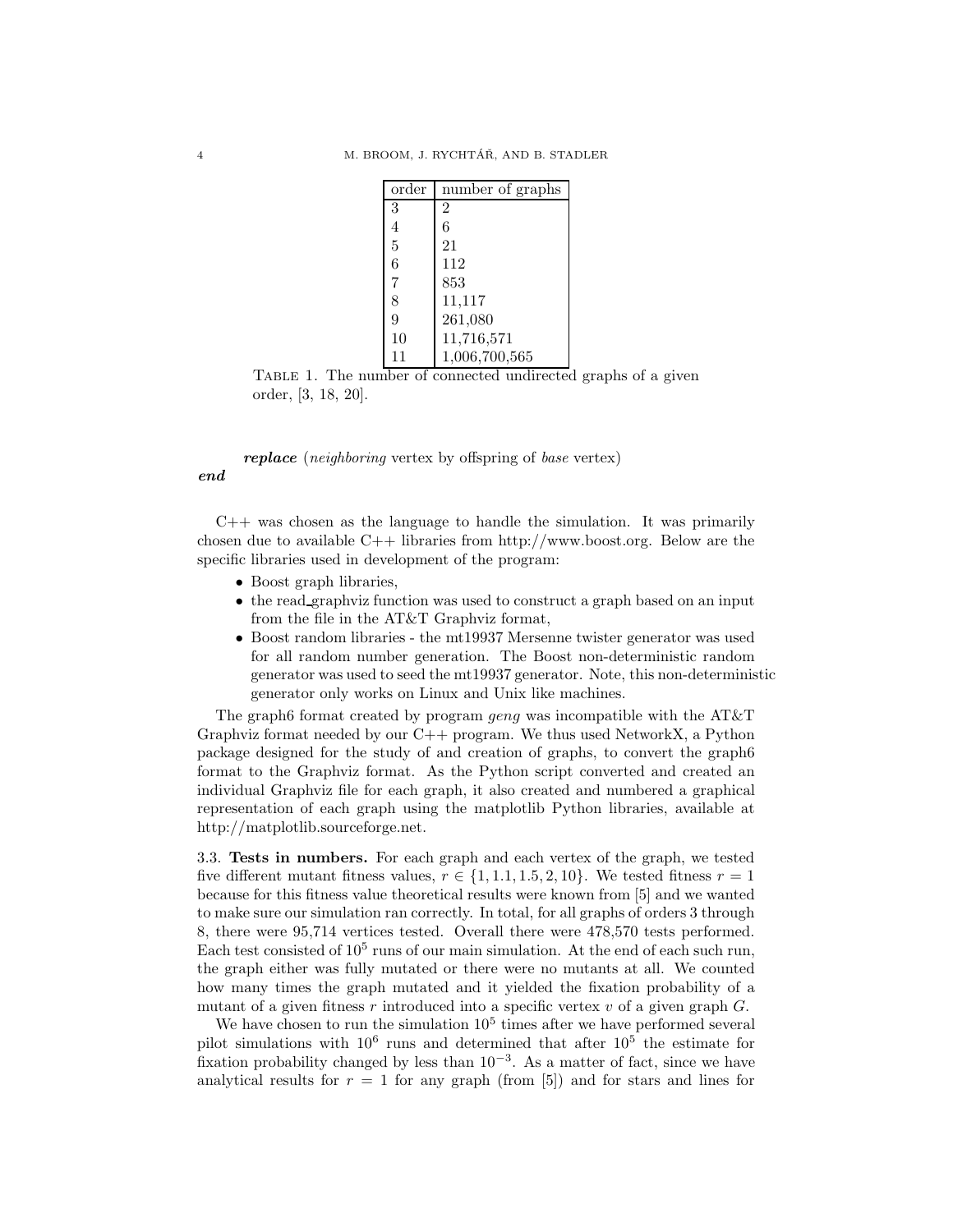any r (from  $[4]$ ) we compared randomly selected results of our simulations with the theoretical results and concluded that simulation results were accurate with an error smaller than  $1.5 \cdot 10^{-3}$ .

For each order, we ran the simulations three times and thus produced three sets of data to minimize any possible error and also to account for any natural drift in the pseudo-random number generator.

3.4. Analysis of results. We have worked with graphs of different orders separately. For every graph, and for each vertex of the graph and each value  $r \in$  $\{1, 1.1, 1.5, 2, 10\}$ , the simulations provided the fixation probability of a mutant with fitness  $r$  introduced to the graph at that specific vertex. We compared the resulting independent three sets of data between each other and for the majority they matched accurately. There were about 10 cases with a difference of  $2 \cdot 10^{-3}$ or higher between the value in one data set and values in the remaining two data sets. In those cases we disregarded the outlier and went with the number provided by the other two sets.

We performed two distinct operations with the data. First, for a fixed graph and fixed  $r$ , we have sorted the vertices by the fixation probability. We have tracked whether this sorted ordering depended on  $r$  and we also checked which vertices in any possible graph of a given order yielded the best chances for a mutant. Second, for a fixed graph and r we calculated averages over the vertices to get a fixation probability of a mutant introduced randomly into the graph. For fixed  $r \in \{1.1, 1.5, 2, 10\}$  we then sorted all the graphs by the fixation probability and we have also tracked whether this sorted ordering depended on r or not.

We sometimes had to neglect differences of  $10^{-3}$  since those were likely caused by an error in our estimates. For example, if in all but one comparison a graph  $G_1$  was better (significantly, i.e. by more than  $10^{-3}$ ) than graph  $G_2$  and in the remaining comparison the difference was negligible (smaller than  $10^{-3}$ ) we still counted that as  $G_1$  is better than  $G_2$ .

### 4. Results

4.1. Starting position has a significant impact on the fixation probability. Across all graphs and regardless of the value of r (in particular even for  $r = 1$ , i.e. a non-advantageous mutant), the larger the difference between the average degree  $(|2|E|/|V|)$  of a vertex in a graph and the actual degree of the starting vertex, the higher the fixation probability of a mutant introduced into that vertex. This confirms the results from [1, 5] that in heterogeneous graphs (graphs which have vertices of different degrees) the vertices with smaller degrees are better starting positions for mutants. Overall, the best vertices to start at are vertices of degree one, such that their removal would result in a complete or almost complete graph. Interestingly enough the absolute winner, i.e. the vertex where the chances of a mutant are the highest out of any vertex in any graph of the given order, was in the graph that overall did not increase the advantage of mutants too much (see Figure 2 e). Also, the higher the graph order, the better the chances of a mutant in this "best vertex".

4.2. Best and worst selection amplifiers. Across all orders and for any value of r, the average fixation probability was highest for a star graph, see Figure 1 a). The second and third place was taken by star-like graphs, a star with an extra edge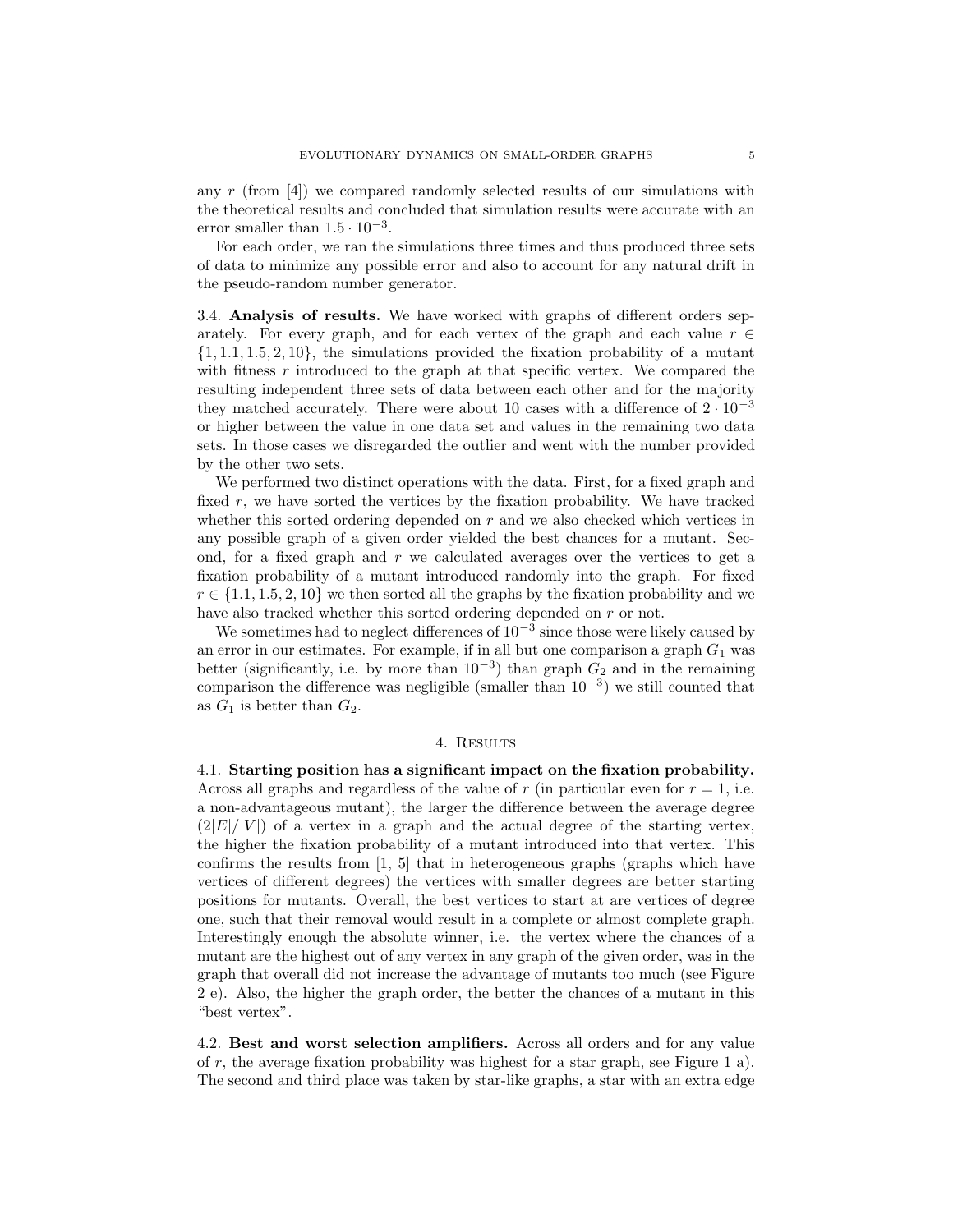

FIGURE 1. Best selection amplifiers. Graphs of order 7 are shown, yet the results were consistent for all orders 4 through 8. a) the star is best for any value of  $r$ ; b) the star with an extra edge is second best for large r and third best for r around 1; c) the star with a tail is second best for  $r$  around 1 and third best for large  $r$ .

and a star with a tail (see Figure 1 b and c). A star with a tail was the better of the two for  $r \approx 1$ , and a star with an extra edge was better for large r. This happened consistently across the graphs of various orders and we thus conclude that the star with an extra edge is the better selection amplifier for large  $r$  while the star with a tail is a better amplifier for smaller  $r$ . In particular, the notion of the amplification factor of a graph as defined in [10] is not a property of a graph itself but of  $r$  as well.

Also, the fixation probability of a randomly placed mutant in any graph is at least as high as given by formula (1) for regular graphs. Consequently, the regular graphs are the graphs that support the mutants the least. The regular graphs were closely followed by graphs that were almost regular (an addition of a few edges would make the graphs regular). In fact, in most cases there was not a significant (larger than 10<sup>−</sup><sup>3</sup> ) difference between fixation probabilities in regular and almost regular graphs.

We also noticed that, overall, the trees (graphs with no cycles) scored very well with many trees being represented in the top 20 of the best selection amplifiers. The line (in fact, an almost regular graph that just needs one edge to become a regular circle) scored worst from the trees, yet still in top 25% of the graphs.

4.3. Heterogeneity amplifies selection. The star is a graph with almost the largest variation of the vertex degree, defined as

$$
var \ deg_G := \frac{1}{|V|} \sum_{v \in V} deg_G(v),
$$

where  $deg_G(v)$  is a degree of the vertex v. The star has the largest variation for graphs with degree 6 and less. As the degree increases, there are more and more graphs with larger variation (one such graph at degree 7, three graphs at degree 8, at least 30 at degree 9). Nevertheless, the variance of a star always belonged to one of the highest.

We noticed that the variance of the degree (which is a measure of graph heterogeneity) was a strong indicator of the fixation probability. In general, the higher the variance of a graph, the higher the average fixation probability and vice versa. There were, however, a few exceptions of graphs with relatively low variance that nevertheless significantly increased mutant fixation (see Figure 2 a,b,c). Conversely,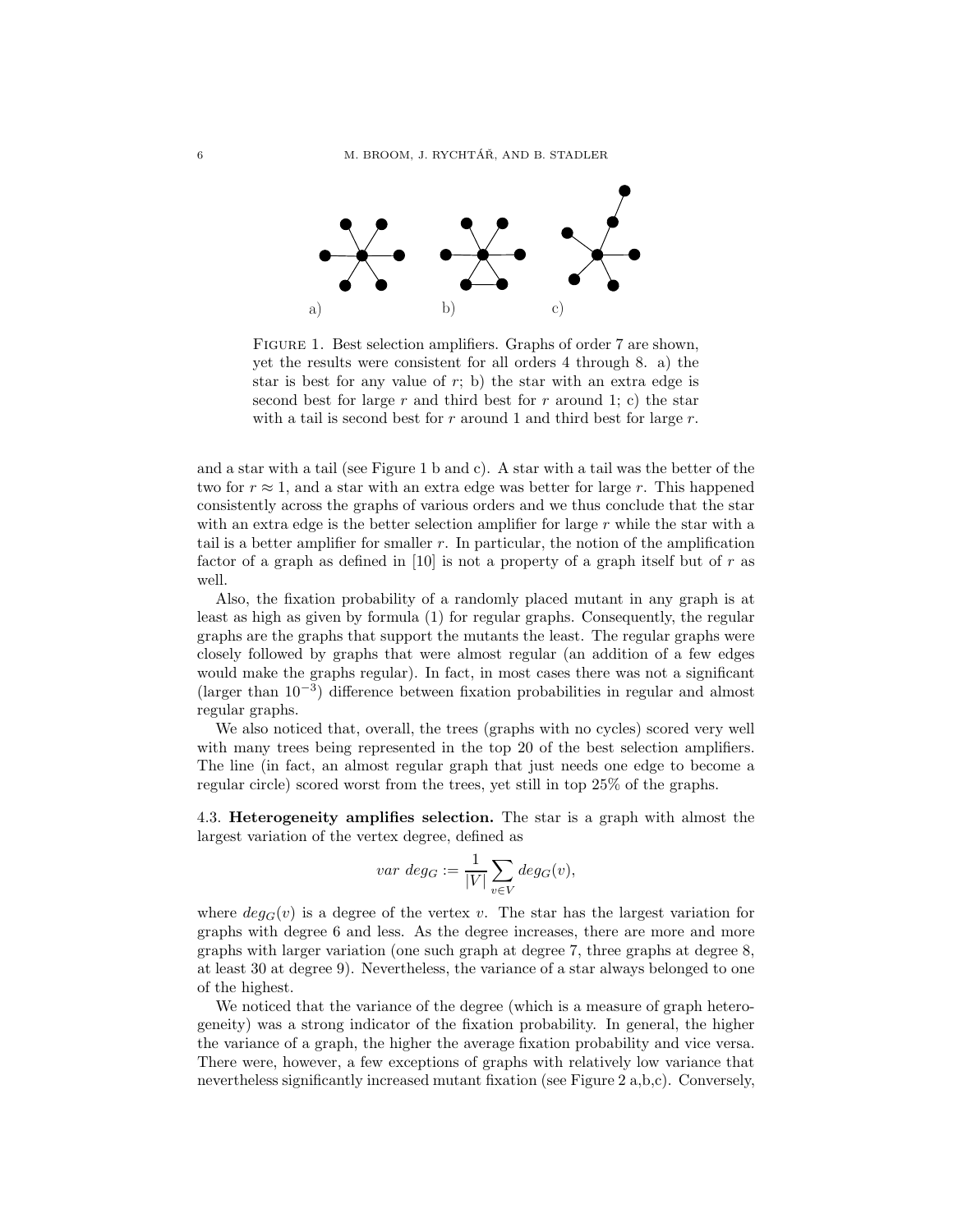

Figure 2. Graphs with relatively low variance yet good selection amplifiers (a, b, and c) and graphs with relatively high variance yet bad selection amplifiers (d and e). a) variance 1.9, ranked second and third, b) variance 1.34, ranked 6th, c) variance 0.776, ranked around 18th place, d) variance 2.81, ranked around 136th place, e) variance 2.2, ranked around 500th. (there are 835 graphs of order 7).

there were graphs with relatively high variance that ranked poorly (see Figure 2 d, e). Note that the regular or almost regular graphs have variance 0 or almost 0.

#### 5. Summary and discussion

We have studied the evolutionary dynamics on all graphs of order 8 and smaller. We found that the the star graph is a graph where randomly placed mutants have the highest chances of fixation, and regular graphs are the graphs where mutants have the lowest chances. The graphs that were almost regular (i.e. an addition of one or two edges would make them regular) yielded fixation probabilities only negligibly higher than regular graphs. Also, we demonstrated that the heterogeneity of the graph (i.e. the variance of the degree of a vertex) has a strong positive correlation with the fixation probability. In heterogeneous graphs, the fixation probability for a mutant was higher if it was placed in a vertex with smaller degree.

Further work has to be done in order to understand what graph characteristics influence the fixation probability and how this influence can be estimated. Also, the question of which graph is best for mutants remains unanswered. We demonstrated that the star is best for small order graphs. However, it does not mean that it is best for graphs of any degree (for directed graphs, superstars - structures that need about 30 or more vertices to be really effective - are even better than stars, see [10]). Due to the unmanageable amount of graphs of order 20 or higher, the exhaustive search we did for small orders cannot be repeated. Thus, new methods are needed to solve this problem.

Since the heterogeneity of the graph measured by the variation in the vertex degrees can explain some but not all results, we are also working on measures of irregularity that would quantify how far a given graph is from being regular. One such a measure is the number of edges that would have to be added to the graph so that the resulting graph is regular. We hope that this and similar measures can provide deeper insight into the dynamics.

#### **REFERENCES**

[1] Antal T, Redner S, Sood V (2006), Evolutionary Dynamics on Degree-Heterogeneous Graphs. Physical Review Letters 96: 188104(4)